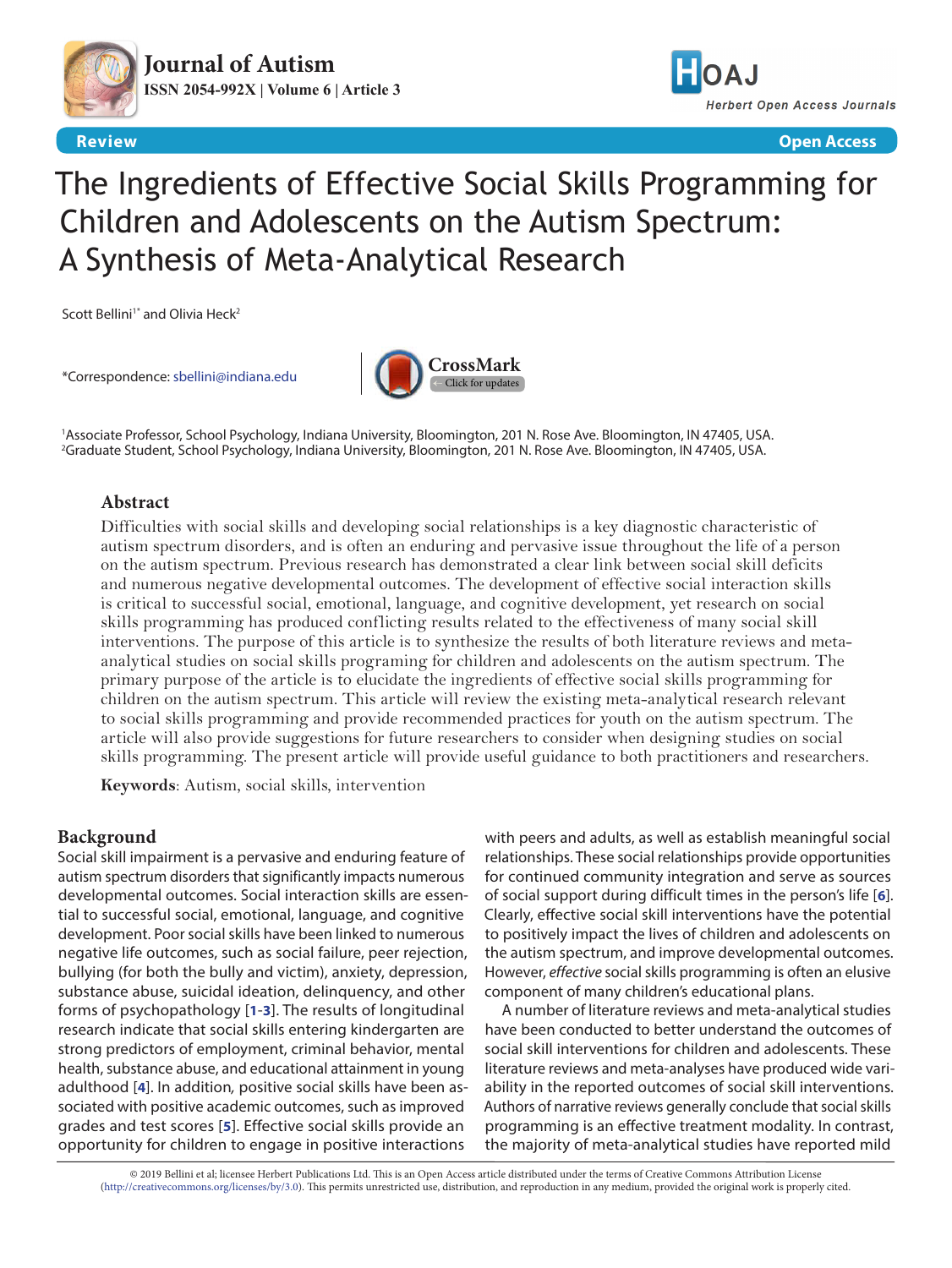to poor treatment, maintenance, and generalization effects for social skill interventions. The purpose of this article is to synthesize the results of these literature reviews and metaanalytical studies to elucidate the ingredients of effective social skills programming for children on the autism spectrum. This article will provide a review of the existing meta-analytical research relevant to social skills programming and provide recommended intervention and research practices for youth on the autism spectrum.

# **Review**

## **Ingredients of Effective Social Skills Programming**

Numerous qualitative reviews have examined the effectiveness of social skill interventions for children and adolescents with ASD, and have provided suggestions for increasing the effectiveness of social skills programming [**[7](#page-6-5)**-**[13](#page-6-6)**]. A limitation of these narrative reviews is a lack of a quantitative metric to evaluate treatment effectiveness. That is, the researchers often report conclusions drawn by the studies' authors in regards to treatment effectiveness without conducting a systematic analysis themselves, such is the case in meta-analytical reviews. Meta-analytical studies also allow researchers to elucidate setting, participant, and procedural features that lead to the most beneficial outcomes for participants. These metaanalytical reviews provide relative comparisons of treatment effectiveness across different intervention strategies. A number of quantitative meta-analyses have been performed on social skill intervention studies involving children and adolescents with and without ASD [**[14](#page-6-7)**-**[22](#page-6-8)**]. In general, these studies have produced conflicting results on the effectiveness of social skill interventions for children with disabilities. However, taken together, the collective outcomes of these studies provide helpful guidance in determining the ingredients of effective social skills programming for children on the autism spectrum.

Though there is wide variability in the reported outcomes of social skill training in various literature reviews and metaanalytical studies, a review and synthesis of these articles allows us to elucidate the ingredients to effective social skills programming. The following recommendations for effective social skills training have emerged from this research synthesis, and are discussed in this article:

- 1. Increase the dosage of social skill interventions
- 2. Provide instruction within the child's natural environment
- 3. Conduct a comprehensive social skills assessment
- 4. Develop clear and measureable treatment objectives
- 5. Match the intervention strategy with the type of skill deficit
- 6. Facilitate the generalization of skills across settings and persons
- 7. Ensure intervention fidelity and social validity
- 8. Implement systematic social skills programming

# **Increase the dosage of social skill interventions**

The length and duration of the intervention is a critical component of effective social skills programming. Gresham, Sugai, and

Horner [**[16](#page-6-9)**] concluded that many social skills programs fail because the intensity and frequency of instruction is simply insufficient to meet the substantial needs of the target child. Though the researchers did not recommend a specific dosage, they stated that interventions should exceed 30 hours of instruction over a 10-12 week period. The low intervention effects observed in the previous meta-analyses may be attributed to the low level of instructional intensity provided in the reviewed studies, which were all considerably lower than the 30+ hours recommended over a 10-12 week period. Bellini, Peters, Benner and Hopf [**[14](#page-6-7)**] conducted a meta-analysis of 55 school based social intervention studies involving students on the autism spectrum. The median hours of intervention in these studies was only 7.25 hours, and none reached the dosage recommendation of Gresham, Sugai, and Horner [**[16](#page-6-9)**]. It is important to note that most of the reviewed meta-analytical studies found no significant relationships between length of intervention and intervention outcomes. However, most studies either documented a very low treatment dosage and intensity, or simply failed to provide adequate descriptive information regarding the intervention length and duration [**[14](#page-6-7)**,**[15](#page-6-10)**,**[17](#page-6-11)**]. That is, we cannot determine the true effects of treatment dosage because most studies fail to either meet the recommended dosage or fail to report hours of intervention in the published manuscript. Therefore, results related to intervention length and study outcomes should be interpreted with caution.

As previously noted, children on the autism spectrum exhibit substantial and pervasive social skill deficits and often fail to learn social skills implicitly during naturalistic exposure to social situations and other children [**[23](#page-6-12)**]. Many children on the autism spectrum experience a lifetime of social difficulties. It stands to reason that a mere 30-45 minutes of social skills programming per week will not be of a sufficient intensity to change their developmental course and produce meaningful positive outcomes. As such, the recommendation to increase instructional intensity is particularly salient for this population of children. School personnel and teachers should look for opportunities to teach and reinforce social skills throughout the day and across multiple settings to ensure adequate dosage and intensity of their social skills programming.

# **Provide Instruction in the Child's Natural Environment**

The location in which social skills are taught has a substantial impact on the outcomes of the program. According to Gresham, Sugai, and Horner, the weak outcomes of social skills programming can be attributed to the fact that these interventions often take place in "contrived, restricted, and decontextualized" (p. 340) settings, such as resource rooms or other "pull-out" settings [**[16](#page-6-9)**]. In other words, we often remove children from rich social environments to teach them social skills in contrived settings. This "decontextualized" programming leads to poor maintenance and generalization effects. The results of the Bellini, Peters, Brenner, and Hopf [**[14](#page-6-7)**] meta-analysis support this assertion. Maintenance and generalization effects were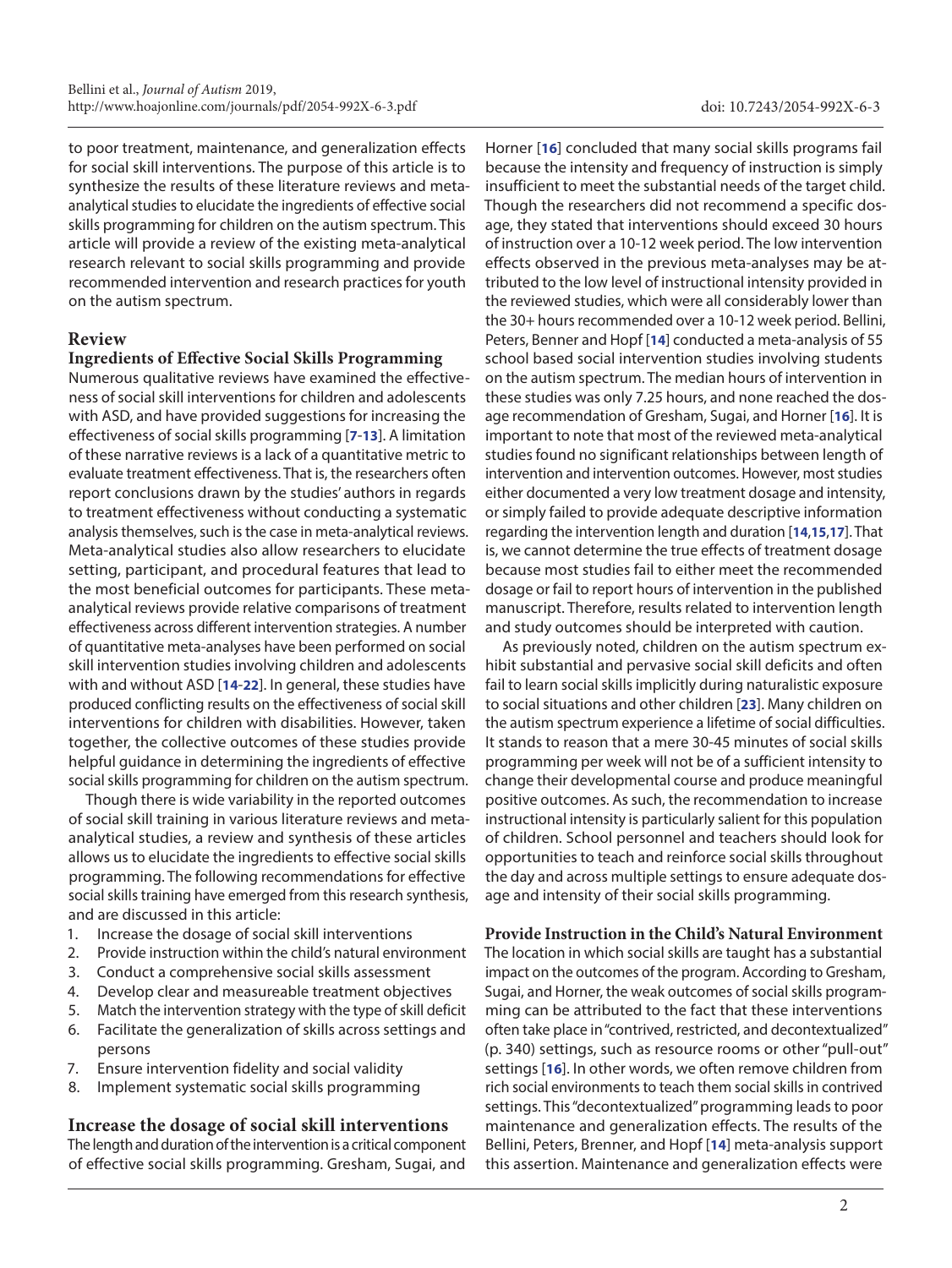significantly and substantially lower for interventions that were implemented in "pull-out" settings only. In contrast, interventions that were implemented in the child's typical classroom setting, at least part of the time, produced higher maintenance effects and higher generalization effects across persons, settings, and play stimuli. Furthermore, in addition to higher maintenance and generalization effects, results of the meta-analysis suggest that interventions implemented in the child's typical classroom produce higher direct intervention effects [**[14](#page-6-7)**].

This finding has important implications for school-based social skills programming. Social skills programming should not stop the moment the child leaves the resource room or therapist's office. As such, teachers and other school personnel should place a premium on selecting social skill interventions that can be reasonably implemented within multiple naturalistic settings. This is particularly important for children on the autism spectrum who may have considerable difficulties transferring skills from one setting to another. This recommendation is not meant to dissuade school personnel and therapists from teaching social skills in "pull-out" or other contrived settings. The lesson gleaned from meta-analytical research is that social skill interventions should not *only* be taught in "pull-out" settings. Indeed, school personnel, therapists, and parents should look for opportunities to teach social skills in every environment that the child enters [**[23](#page-6-12)**].

#### **Conduct a Comprehensive Social Skill Assessment**

Evaluation of social skills and social competence is a critical element of social skills training, yet many social skills programs fail to adequately assess social skills prior to implementing the intervention [**[14](#page-6-7)**,**[16](#page-6-9)**]. There are two primary goals of the social skills assessment. One goal is to identify specific social skill deficits that will be the direct target of the intervention. The second is to evaluate the outcomes of the social skills program. Research studies on social skill interventions often include the latter (i.e., an objective measures of change), but routinely omit the former (i.e., a pre-assessment to identify skills to target). None of the 55 studies reviewed in the Bellini et al. meta-analysis conducted an assessment of social skills prior to determining the skills to be taught in the intervention. Instead, these studies selected target behaviors a priori, without regard to the unique skill profiles and social skill deficits of the children participating in the studies. In a meta-analysis of 53 studies examining social skills training for youth with learning disabilities, Forness and Kavale [**[15](#page-6-10)**] concluded that the low treatment effects associated with social skill interventions can be attributed to the use of poorly conceptualized assessment tools that fail to link the social skills being assessed with the social skills being taught.

Gresham [**[24](#page-6-13)**] divides social skills assessment methods into three categories that measure different aspects of social functioning. Type I measures include rating scales and interviews designed to measure social competence. Treatment objectives

developed from Type I measures are likely to be accepted and viewed as socially acceptable by key stakeholders. A major advantage of Type I measures is their ability to quickly and efficiently obtain information regarding social behavior from a variety of sources and across a variety of settings. A major disadvantage of Type I measures is the fact that they are often not sensitive to short term changes in behavior. For instance, the child might be demonstrating an increase in the target behaviors without key stakeholders noticing these changes. Type II measures involve the direct observation of the child's social skills. As such, these measures are valuable for progress monitoring and are used extensively in applied research studies involving single case design research. Type II measures are sensitive to small changes in behavior because they are linked directly to the treatment objectives. For instance, if the interventionist identifies "responding to the initiations of peers" as a treatment objective, the interventionist would then observe the child directly to measure whether "responding" behavior has increased over the course of the intervention. Type III measures involve conducting role-play scenarios or asking questions related to social cognitive processing (e.g., social problem solving, self awareness, or perspective taking scenarios). Type III measures are the least reliable and valid assessment measures and are often difficult to administer [**[24](#page-6-13)**]. Though these are important areas to address via intervention, research has demonstrated that these measures are not related to measures of social competence (Type I measures) or measures of social skills (Type II measures).

# **Develop Clear and Measurable Intervention Objectives** The use of reliable and valid assessment procedures leads

to the development of clear and measureable intervention objectives, and the identification of social skills that will be the target of the subsequent intervention [**[23](#page-6-12)**]. Gresham and colleagues [**[16](#page-6-9)**] concluded that the traditionally weak treatment effects of many social skills programs might be the result of interventions that fail to link assessment data with the development of intervention objectives. Objectives refer to the outcome variables of the social skills program. That is, they determine how the interventionist will define and measure progress in the social skills program. An advantage of clear and measurable intervention objectives is that they also allow the interventionist to clearly identify the precise skills that will be targeted in the intervention. Quinn and colleagues [**[18](#page-6-14)**] found that social skills programs that targeted specific social skills (e.g., turn taking, social initiations) were more effective than programs that focused on more global social functioning, such as "friendship" skills, cooperation, sharing, or other non-specific behaviors. Likewise, Bellinger, Perlman, and DiPerna [**[8](#page-6-15)**] concluded that social skills programs should clearly identify the objectives and targeted skills of the intervention prior to selecting an intervention strategy. This gap between assessment practices and intervention objectives leads to vague and ambiguous treatment objec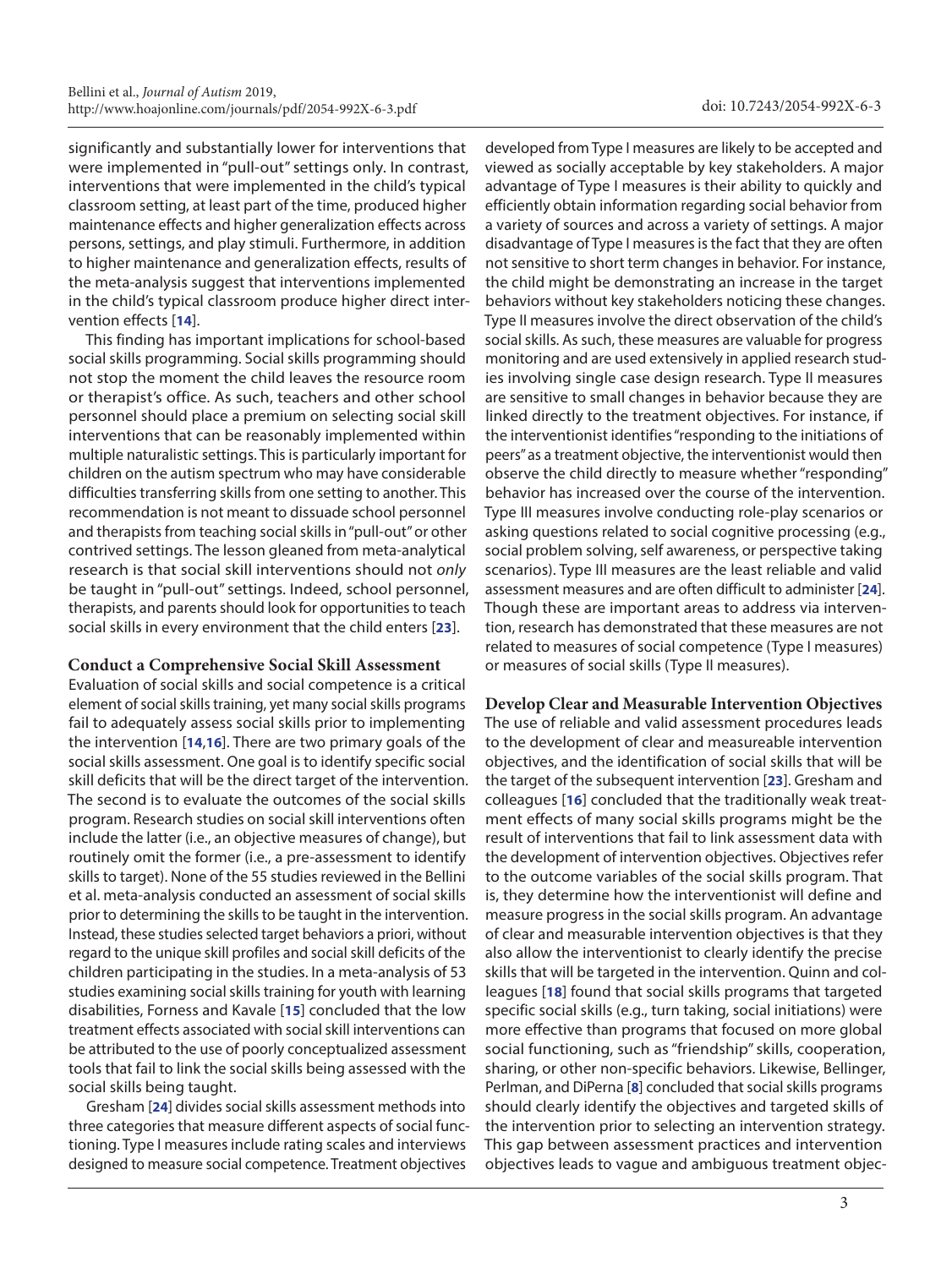tives and may significantly diminish both the social validity and effectiveness of the intervention.

Objectives are connected to the data collected during the Type I and Type II assessment, and allow the interventionist to determine the skills that should be targeted during the intervention. For instance, if the interventionist selects "increasing positive social engagement with peers" as an objective of the intervention, the next step would be to determine the precise social skills and social cognitive processes that the child will need to learn and perform in order to be successful on the objective. In this case, the assessment data might indicate that positive engagement is impacted by the fact that the child is failing to join activities with peers, or failing to self-monitor his behavior during interactions. As such, the intervention would then directly target these skill deficits (and others as determined by the assessment) so that the child will successfully reach the objective of "increasing positive engagement with peers." This logical link between assessment, intervention objectives, and targeted skills is critical for successful social skills programming.

#### **Match the Intervention with the Type of Skill Deficit**

A key component of effective social skills programming is the ability of the interventionist to match the intervention strategy with the type of skill deficit exhibited by the child [**[16](#page-6-9)**]. In social skills programming, there are two primary types of skill deficits for which the interventionist should be cognizant: *skill acquisition deficit* and *performance deficit*. *A skill acquisition deficit* refers to the absence of a particular skill or behavior. A child with a skill acquisition deficit fails to perform a skill or behavior because she does not have the skill in her current repertoire. A *performance deficit* on the other hand, refers to a skill or behavior that is in the child's repertoire, but not demonstrated or performed. Quinn, Kavale, Mathur, Rutherford Jr., and Forness [**[18](#page-6-14)**] concluded that the failure of many social skill interventions is a result of a mismatch between type of strategy and type of skill deficit. Of the 55 studies included in the Bellini et al. [**[14](#page-6-7)**] meta-analysis, only one identified the type of skill deficit exhibited by the participants prior to selecting intervention strategies.

Identifying the type of skill deficit guides the selection of intervention strategies [**[23](#page-6-12)**]. As such, school personnel and therapists should make a concerted effort to systematically match the intervention strategy to the type of skill deficits exhibited by the child. For instance, if the child lacks the skills necessary to joinin an interaction with peers (skill acquisition deficit), a strategy should be selected that promotes skill acquisition, or teaches the new skill. In contrast, if the child has the skills to join-in an activity but regularly fails to do so (performance deficit), a strategy should be selected that enhances performance of the existing skill. It would be ineffective and unnecessary to subject the child to intensive social skills programming designed to teach new skills, when, in fact the child already has the skills in her repertoire. Likewise, performance enhancement strategies will be infective if the child does not already have the skills in her repertoire to be successful. For instance, if the child does not have the necessary skills to effectively maintain an interaction with peers, simply providing positive reinforcement contingent upon the child interacting more frequently would be inadequate and ineffectual. Instead, the child would need to be systematically *taught* the skills necessary to successfully maintain the interaction with peers.

#### **Facilitate the Generalization of Skills across Settings and Persons**

The ultimate goal of social skills programming should be to teach the child to interact successfully with multiple persons and across multiple naturalistic settings. Gresham and colleagues [**[16](#page-6-9)**] concluded that a persistent weakness in social skills training programs is their failure to demonstrate adequate generalization effects. This is primarily a result of interventions that fail to plan for generalization, which refers to the transfer of skills across settings, persons, situations, and time. In the Bellini [**[14](#page-6-7)**] meta-analysis, only 15 of the 55 reviewed studies measured generalization effects. And those that did measure generalization produced very low generalization effects. An essential goal of all social skills programs should be to develop and implement a plan for generalization.

In social skills programming, generalization should be considered from both behavioral and cognitive perspectives. From a behavioral perspective, the inability to generalize a skill or behavior is a result of training that is too inflexible in its use of discriminative stimuli. That is, the child learns to only perform a particular skill or behavior in the presence of a specific stimulus (person, prompt, directives, etc.). Generalization is particularly important for children with ASD who often have pronounced difficulties transferring skills across persons and settings. A number of strategies may be used to facilitate generalization of social skills across settings, persons, situations, and time, including [**[23](#page-6-12)**]: (a) Reinforce the performance of social skills in the natural environment, (b) Train with multiple persons and in multiple settings, (c) Ensure the presence and delivery of natural reinforcers for the performance of social skills, (d) Practice the skill in the natural environment, (e) Fade prompts as quickly as feasible, (f) Provide multiple exemplars for social rules and concepts, (g) Train skills "loosely" (i.e., vary the instruction, directives, strategies, and prompts used during skill instruction), (h) Teach self-monitoring strategies, and (i) provide "booster" sessions (i.e., provide follow-up training after initial instruction has been discontinued).

Failure to generalize skills can also be explained from a cognitive perspective. According to cognitive theorists [**[25](#page-6-16)**], generalization of skills fails to occur because the child does not recognize that a skill she has learned can be used in a new situation, or with different people. Or, she may recognize that the skill can be used, but she has difficulty using it because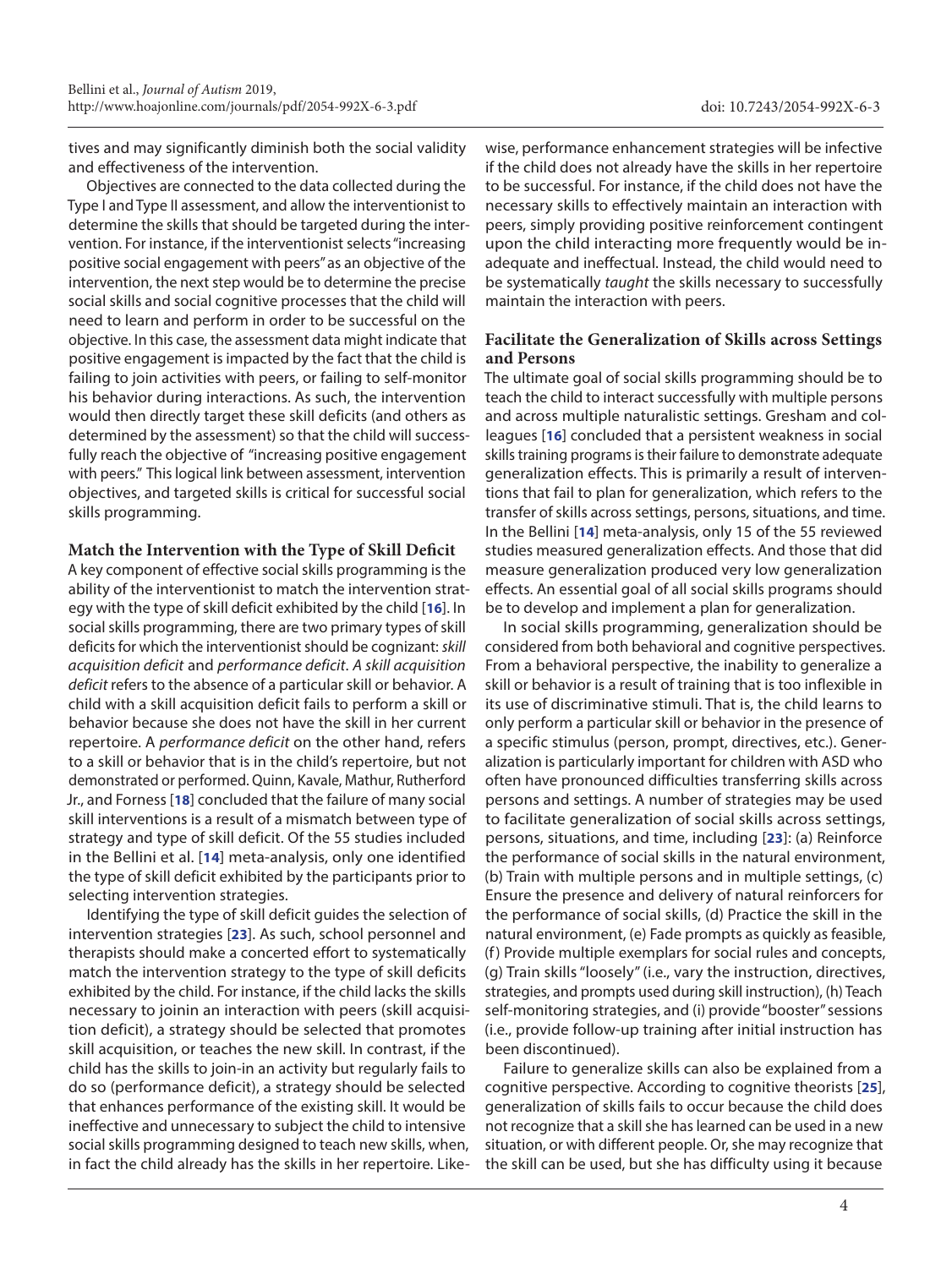she lacks mastery or fluency with the skill. Another reason why children fail to generalize skills is that they do not think that the outcome is worth the effort required to obtain it. That is, if the child has no interest or motivation in interacting with peers, she probably will not exert much effort to be part of a social interaction. Finally, failure to generalize skills also occurs when the child does not understand why the strategy is useful and how the strategy might be beneficial to them. Based on this cognitive perspective on failure to generalize skills, the following suggestions are provided to promote generalization of social skills [**[23](#page-6-12)**]: (a) Encourage application of skills in multiple situations, (b) Increase mastery of skill performance, (c) Encourage and facilitate an interest in interacting with others and developing relationships, (d) Build self-efficacy related to social performance, and (e) Provide information on why the skill is useful.

## **Ensure Intervention Fidelity and Social Validity**

Intervention fidelity refers to methods to ensure that intervention strategies are implemented as intended. Only 14 of the studies in the Bellini [**[14](#page-6-7)**] meta-analysis measured whether the intervention was implemented as intended. Gresham, Sugai, and Horner [**[16](#page-6-9)**] concluded that the failure of studies to provide intervention fidelity data makes it extremely difficult to conclude whether a social skill intervention was ineffective because of an ineffectual intervention strategy, or because the strategy was implemented poorly. Poor intervention fidelity may significantly diminish the outcomes of the social skill intervention, and diminish our ability to make decisions regarding the effects of individual strategies. One area that could impact intervention fidelity is the fact that few educators have had formal training on social-emotional instruction as part of their pre-service education programs [**[26](#page-6-17)**]. As demands to teach social-emotional functioning increase, it is imperative that educators and therapists are provided numerous professional development opportunities to address this gap in pre-service training.

Social validity is also an important aspect to consider in social skills programming. Social validity refers to the social significance of the treatment objectives, the social significance of the intervention strategies, and the social importance of the intervention results [**[27](#page-6-18)**]. Thus, it involves ensuring that the consumers (parents, teachers, and child) believe that the selected intervention strategies are effective and appropriate, and that the social objectives are important for the child to achieve. Social validity data were only collected in 12 of the 55 studies in the Bellini meta-analysis [**[14](#page-6-7)**]. Allowing consumers to continually provide input and feedback on the goals and strategies of the intervention is essential to enhancing social validity. Social validity also has a direct impact on intervention fidelity. If the intervention lacks social validity, consumers are less likely to exert the effort necessary to implement the intervention, thus diminishing intervention fidelity. School personnel and researchers should ensure that their interventions are socially valid, and make a concerted effort to collect data related to both intervention fidelity and social validity throughout their interventions.

#### **Implement Systematic Social Skills Programming**

Viewed collectively, the seven ingredients discussed above highlight the importance of developing and implementing social skills programming more systematically. Social skills programming is most effective when it is implemented as part of a methodical plan, with sufficient thoroughness and regularity, and when skills are explicitly taught to the child [**[12](#page-6-19)**,**[18](#page-6-14)**,**[23](#page-6-12)**]. White, Keonig, and Scahill [**[12](#page-6-19)**] conducted a literature review of 14 group social skills intervention studies for youth on the autism spectrum. The authors concluded that group social skills training could be an effective modality for improving social behaviors, but only when skills are explicitly taught to the child.

Similarly, Quinn and colleagues [**[18](#page-6-14)**] concluded that interventions should be designed to systematically address the individual needs of the child, rather than forcing the child to "fit" into an intervention selected a priori, with little regard for the child's particular needs. Unfortunately, systematic social skills programming is not the norm, especially in school settings [**[23](#page-6-12)**]. Schools often have no organized plan for teaching social skills. Although social objectives are commonly developed for students on the autism spectrum, they are rarely based on a reliable and valid assessment of social functioning that takes into considerations the child's unique skills profile. Instead, they are based on a generic diagnostic description, and interventions take on a "one size fits all" model. Furthermore, seldom do social skill interventions proceed in a methodical or systematic fashion. Commonly, social skills programming is relegated to inferior status and only implemented when teachers and other school practitioners have the extra time to address it.

Bellini and colleagues [**[23](#page-6-12)**,**[28](#page-6-20)**,**[29](#page-6-21)**] provide an example of a systematic and research-based approach for teaching social interaction skills to youth on the autism spectrum that incorporates the ingredients outlined previously in this manuscript. The program follows the following five-step plan:

- 1. Assess Social Functioning
- 2. Distinguish Between Skill Acquisition and Performance Deficits
- 3. Select Intervention Strategies
- 4. Implement Intervention
- 5. Evaluate and Monitor Progress

The first step of the program consists of conducting a thorough assessment of the individual's current level of social skills functioning that also identifies the social skills that will be targeted during the intervention. A social skills assessment includes Type I, Type II, and Type III measures and is administered at the beginning, middle, and at the conclusion of the program. The results of the initial assessment are used to develop clear and measurable intervention objectives. After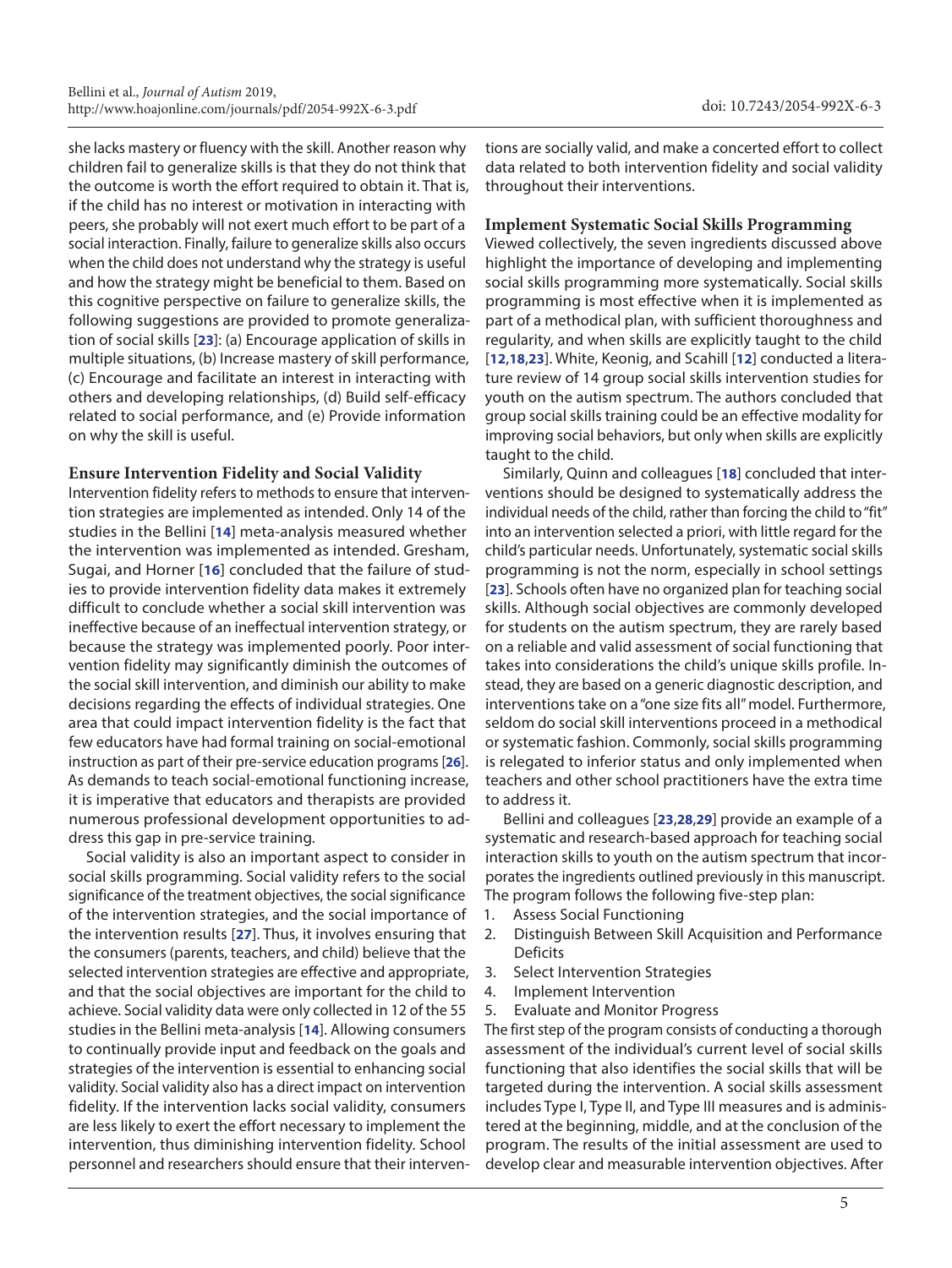the assessment is complete, and objectives are developed, the next step is to discern between skill acquisition deficits and performance deficits. This information allows the interventionist to focus the program on either skill acquisition or performance enhancement. Based on this information, the third step of the program, selection, and implementation of intervention strategies, takes place.

The strategies of the program are divided into two categories: strategies that promote the acquisition of new skills (video self-modeling, direct instruction, social narratives, social problem solving, etc.) and strategies that enhance or increase the performance of existing skills (positive reinforcement, prompting, priming, peer-mediated instruction, etc.). It is imperative to program success that the strategies are matched to the unique needs of the student, and to the nature of the skill deficits. The program contains 13 of the evidence-based social skill strategies identified by both the National Professional Development Center for Autism and the National Standards Report published by the National Autism Center [**[30](#page-6-22)**-**[31](#page-6-23)**]: video-modeling, modeling, social narratives, naturalistic interventions, visual supports, peer mediated instruction, parent implemented interventions, self-management, prompting, time-delay prompt fading, structured play groups, cognitive behavioral intervention, positive reinforcement, and social skills groups.

The fourth step of the program involves the implementation phase of the program. This step involves the planning and implementation stages that include structuring and developing lesson plans, and determining where the sessions will take place, and with whom the child will participate. The program may be implemented in individual, small group, and class-wide formats, and takes place in multiple settings (including both pull-out and naturalistic). All small group sessions include the use of peer mentors and involve parent and/ or teacher training to ensure that social skills are taught and reinforced in the natural environment to ensure that instruction is of a sufficient intensity. The final step of the program is to evaluate progress using both summative and formative assessment procedures. The program is divided into 9-week sessions, which allows for frequent progress monitoring and plan modifications. Intervention objectives are measured at the beginning and end of each 9-week period in both the treatment (therapy room, resource room, classroom, etc.) and generalization setting (playground, home, community, etc.). In addition to summative assessment data, formative data are collected on both social validity and treatment fidelity throughout the intervention.

#### **Implications for Future Research**

In addition to the practical implications for educators and practitioners discussed above, these recommendations also provide useful guidance to researchers. First, researchers should provide detailed descriptions of intervention dosage, and future research should explicitly examine the relative effectiveness of interventions that exceed the recommended dosage of 30 hours over a 10-12 week period. Future research should also be conducted to further examine the differences between interventions conducted in contrived settings versus interventions conducted in naturalistic settings. For instance, comparison studies can be conducted to examine the differential effects of identical interventions implemented across multiple settings.

Additional research is also needed to examine the outcomes of interventions that systematically match strategies to the type of skill deficits. In addition, it would be useful to practitioners if researchers could precisely identify and categorize strategies based on the skill acquisition and performance deficit dichotomy. This would allow practitioners to efficiently select strategies that match the child's particular skill deficit. Finally, the field of social skills programing is in critical need of more reliable and valid Type III assessment measures. As such, researchers should seek to develop more psychometrically sound Type III measures related to various facets of social cognitive processing, such as social problem solving, perspective, self-awareness, and attentional processing.

#### **Summary**

The purpose of this article was to elucidate the ingredients of effective social skills programming for youth on the autism spectrum. The article provided a synthesis of the findings of literature reviews and meta-analytical studies that have previously been conducted on social skill interventions for children and adolescents. Social skills programming must begin with a comprehensive assessment that leads to the formulation of clear and measurable treatment objectives. Social skills programming should include social skill assessment measures with adequate precision and established psychometric properties. It is also imperative to identify the precise skills that will be taught during the intervention and also determine if the type of skill deficits are exhibited by the target child. Results of previous meta-analytical research indicate that social skills programming for youth on the autism spectrum must be intensive, and should be implemented (at least partly) in the child's natural environment. However, intensity and location of instruction are only important if the intervention itself is effective. Further, social skills programming should explicitly plan for the generalization of skills across settings and persons. The present article also highlights the importance of teaching social skills in a systematic and purposeful manner. Finally, future research should be designed to examine the relative benefits of each of these ingredients of effective social skills programming, and further evaluate the participant, procedural, and setting variables related to the most beneficial outcomes for children on the autism spectrum.

#### **Competing interests**

The authors declare that they have no competing interests.